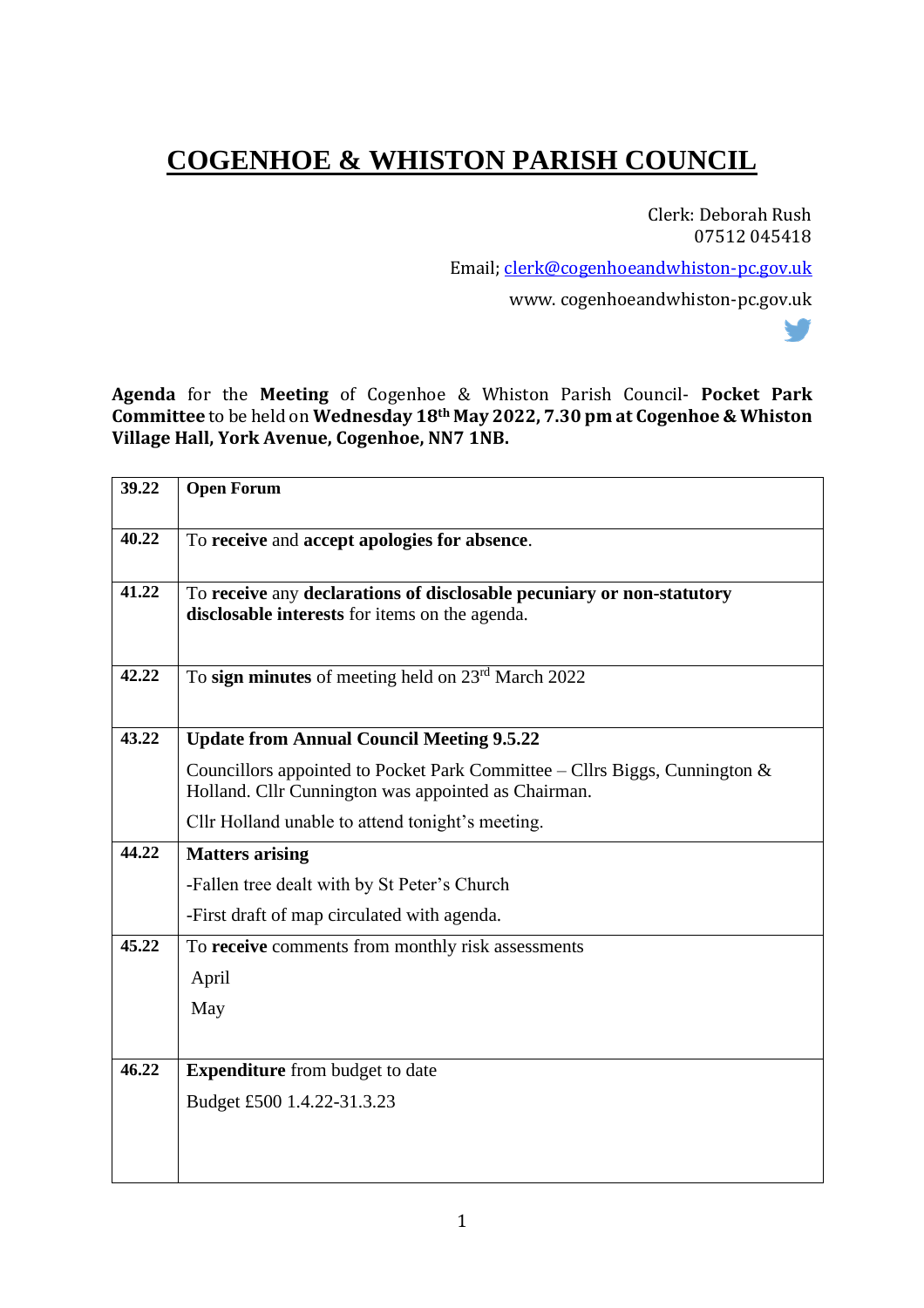| 47.22 | To consider outstanding jobs                                                                                                                                                                                                                                                                          |
|-------|-------------------------------------------------------------------------------------------------------------------------------------------------------------------------------------------------------------------------------------------------------------------------------------------------------|
|       | -To set maintenance dates for May/June                                                                                                                                                                                                                                                                |
|       | -To update current issues list Appendix 1                                                                                                                                                                                                                                                             |
|       |                                                                                                                                                                                                                                                                                                       |
| 48.22 | -Update equipment storage - JC                                                                                                                                                                                                                                                                        |
| 49.22 | SF to consider expansion of Pocket Park                                                                                                                                                                                                                                                               |
|       | Clerk contacted the estate, 23.11.21, reply from Mark Henderson -                                                                                                                                                                                                                                     |
|       | I recall the enquiry and we still have the matter under review. It could go either way<br>at this stage. I am not in a position yet to give a formal response to this but I hope to<br>be able to do so within the next $4 - 6$ weeks and I would like to leave the matter in<br>abeyance until then. |
|       | I will make a note to contact you again in the new year to discuss further.                                                                                                                                                                                                                           |
| 50.22 | SF to consider publishing walks                                                                                                                                                                                                                                                                       |
|       | <b>Suggestion to use OpenStreetMap</b>                                                                                                                                                                                                                                                                |
|       | https://www.openstreetmap.org/#map=6/54.910/-3.432                                                                                                                                                                                                                                                    |
|       | SF was checking what else was already in print.                                                                                                                                                                                                                                                       |
|       |                                                                                                                                                                                                                                                                                                       |
| 51.22 | To consider creating a den building area                                                                                                                                                                                                                                                              |
|       |                                                                                                                                                                                                                                                                                                       |
| 52.22 | To discuss cricket club offer of financial support for a project                                                                                                                                                                                                                                      |
|       |                                                                                                                                                                                                                                                                                                       |
| 53.22 | To discuss idea from Scouts for wooden signs safely attached to trees with pictures                                                                                                                                                                                                                   |
|       | of animals lasered into them (hoping to have a sample from Mark)                                                                                                                                                                                                                                      |
|       |                                                                                                                                                                                                                                                                                                       |
| 54.22 | To consider replacing some damaged numbers and posts from the original map trail<br>before the jubilee – numbers ordered $\&$ received                                                                                                                                                                |
|       | -Update Jubilee trail Clerk                                                                                                                                                                                                                                                                           |
| 55.22 | SF - visit from BASC and an input from them maybe on a working party day                                                                                                                                                                                                                              |
| 56.22 | <b>Correspondence received</b>                                                                                                                                                                                                                                                                        |
|       | None                                                                                                                                                                                                                                                                                                  |
| 57.22 | <b>Correspondence issued</b>                                                                                                                                                                                                                                                                          |
|       | Email St Peter's Church re fallen tree                                                                                                                                                                                                                                                                |
| 58.22 | Information for the Chairman (no legal decision can be made on this                                                                                                                                                                                                                                   |
|       | information)                                                                                                                                                                                                                                                                                          |
|       |                                                                                                                                                                                                                                                                                                       |
| 59.22 | Meeting closed & Date of next meeting                                                                                                                                                                                                                                                                 |
|       |                                                                                                                                                                                                                                                                                                       |